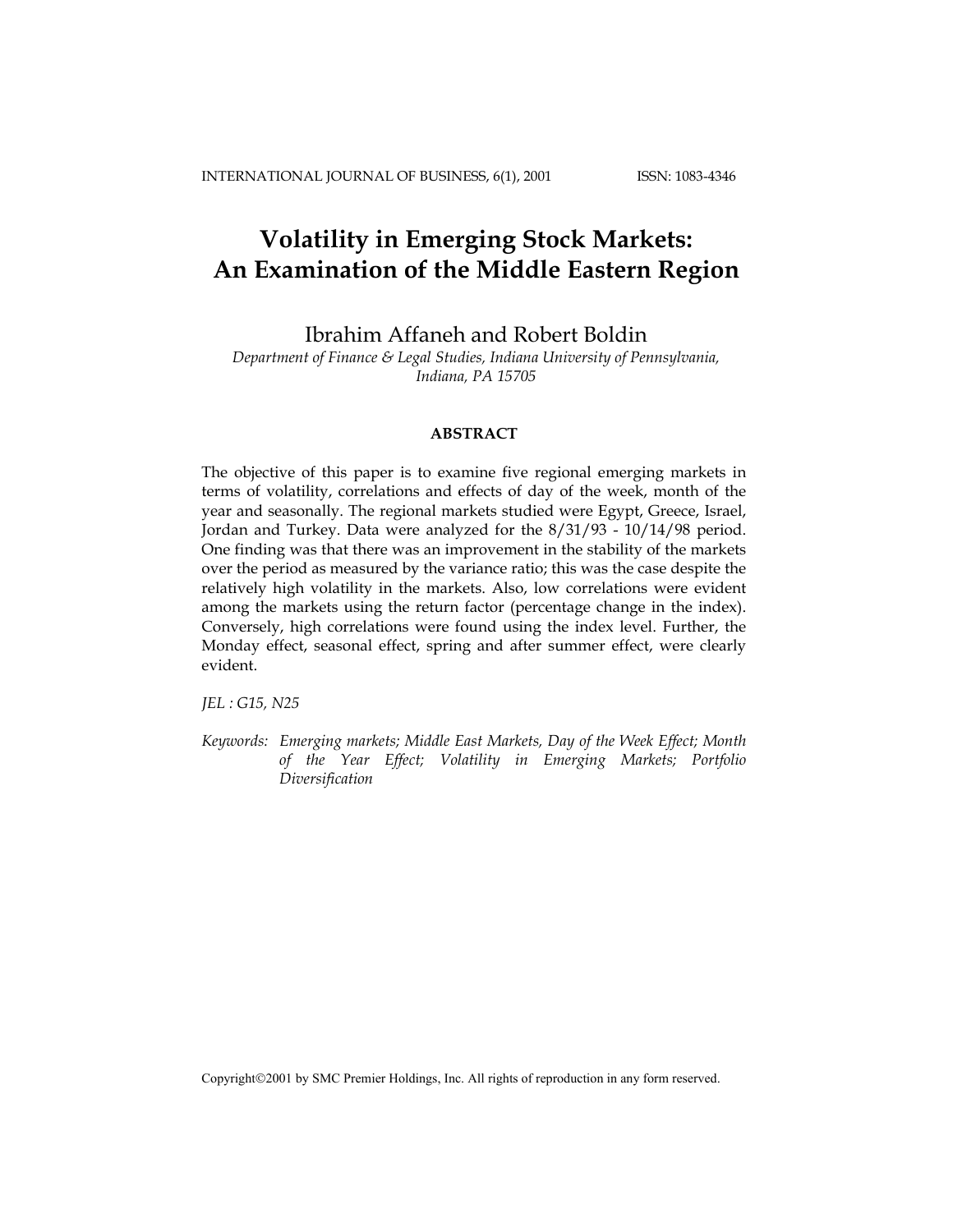#### **I. INTRODUCTION**

The purpose of this study is to examine the volatility, correlation and effect patterns of five regional emerging markets; that is, Egypt, Greece, Israel, Jordan and Turkey. For diversification purposes, investors require such information so as to be able to make rational decisions.

A review of the literature indicates that no studies of this nature have been undertaken for the five regional emerging markets. Extensive studies have been done, however, for European, Latin American and Southeast Asian countries. Thus, the purpose is to examine the level of integration among the stock markets throughout the above noted region and trends over the last five years. A by-product of this work is to suggest investment strategy timing in the regional markets, i.e., when to enter and exit the markets whether on a daily, weekly, or monthly basis. The next section of this report deals with a review of the literature. Section III describes the data and methodology. Section IV presents the analysis and results. The last section concludes the study.

## **II. LITERATURE REVIEW**

An examination of the literature reveals that most studies concentrated on developed markets, particularly the US, the UK and Japan. But there have been several studies, which focused more on emerging capital markets with regard to market linkages. For example, Errunza, Losg and Padmanablam (1992) investigated the interaction between the emerging markets and the United States. Their conclusion was that markets are not integrated but, at the same time, are not completely segmented. Aggarwal and Rivioli (1989) found some evidence of linkages between the Asian Markets and the US. Lessard (1973) examined the stock markets of Latin America for the 1958 –1968 period. He reported that the markets are independent of each other and country returns are due to country specific factors. Aggarwal and Leal (1997) examined the intraregion and integration linkages of the emerging markets of Asia, Japan and Latin America and found that these markets are, in fact, linked with other regional markets, but are also linked with the rest of the world. A stronger linkage exists for Asia than for Latin America.

As emerging markets develop they became attractive investment outlets for investors seeking larger potential returns. Of particular interest, is the volatility of emerging markets. Some research has been conducted to provide insight regarding the behavior of emerging market stock price volatility. For example, research by Eden and Jovanovic (1994) suggests that volatility in stock prices can result from changes in the level of available public information over time. This notion holds even though aggregate dividends and consumption remain constant.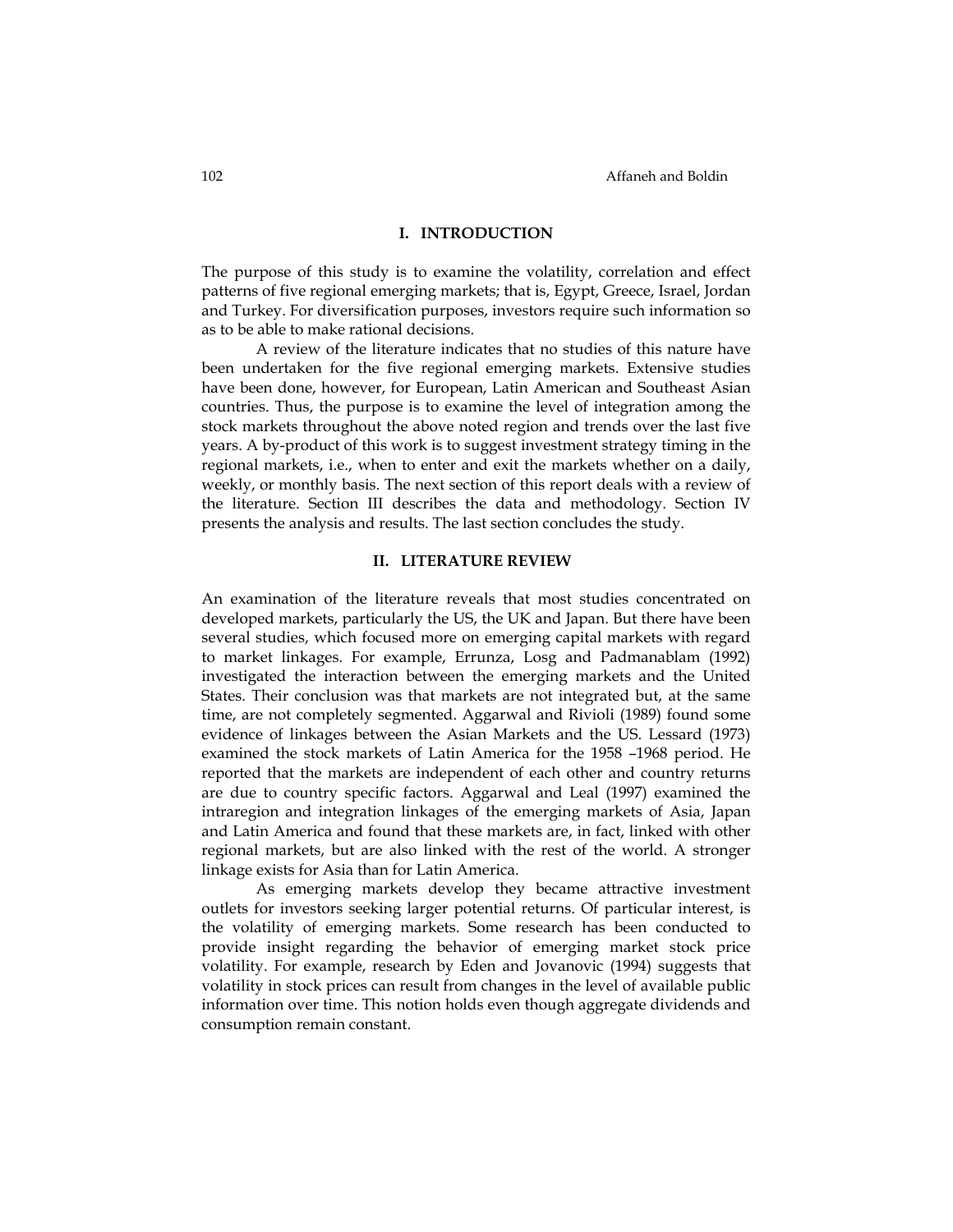Ho and Cheung (1994) studied Asian Pacific stock markets for day of the week effects and found a pattern in price volatility as measured by the standard deviation of the returns. The Asian Pacific markets, with the exception of Korea, all exhibited the highest volatility on Mondays. In terms of an investment strategy, investors who are more risk averse may wish to invest only on days with lower volatility; those less risk averse investors should expect higher returns for increased risk of investing on days with high volatility.

Investors are also concerned as to how price volatility behaves over time. Should they expect higher returns, or should they accept investments that were thought to be below their required rate of return due to their volatility characteristics? Jones and Wilson (1989) studied stock price volatility in the US for the 100 + year period of 1885–1989. They found that market volatility peaked during the 1930's, slowly declined until the 1960's, rose again in the 1970's, and declined slightly during the 1980's. Thus, the study suggests that there has been no long-term trend in stock price volatility. It is reasonable to assume, however, that if the markets move towards integration their long trend volatility would be similar to that of the U.S. market.

Research by Stiglitz (1989) and Summers and Summers (1989) concluded that the short-term traders caused excessive volatility and speculation and that such activity was viewed as undesirable. But more recent work by Berkman and Eleswarapu (1998), who studied the effect of short-term traders on share prices and liquidity at the Bombay Stock exchange, came to the opposite conclusion. Their results suggest that the market perceives shortterm traders as beneficial and that they play a significant positive role, providing the necessary market liquidity especially important for less liquid stocks.

With regard to the integration of emerging stock markets, Bekaert and Harvey (1995) examined this aspect not only among the emerging markets themselves, but also among the emerging markets of Japan, the UK and the US. Their findings suggested that most emerging markets are poorly integrated with more developed markets, with the exception of Malaysia.

Claire, Ibrahim and Thomas (1998) examined the behavior of returns of the Kuala Lumpur Stock Exchange Composite Index from 1983 to 1993. They focused on the effects of the day of the week, month of the year, public holidays, seasonal patterns, weekends, settlement periods and time zones. They found, for example, a strong day of the week effect with the lowest return occurring on Monday and the highest on Thursday. Explanations offered included the impact of holidays, time zone differences, market age and price, January effect and mismeasured risk.

Bhargava, Bose and Dubofsky (1998) note that there is mounting evidence that international stock markets are becoming increasingly correlated.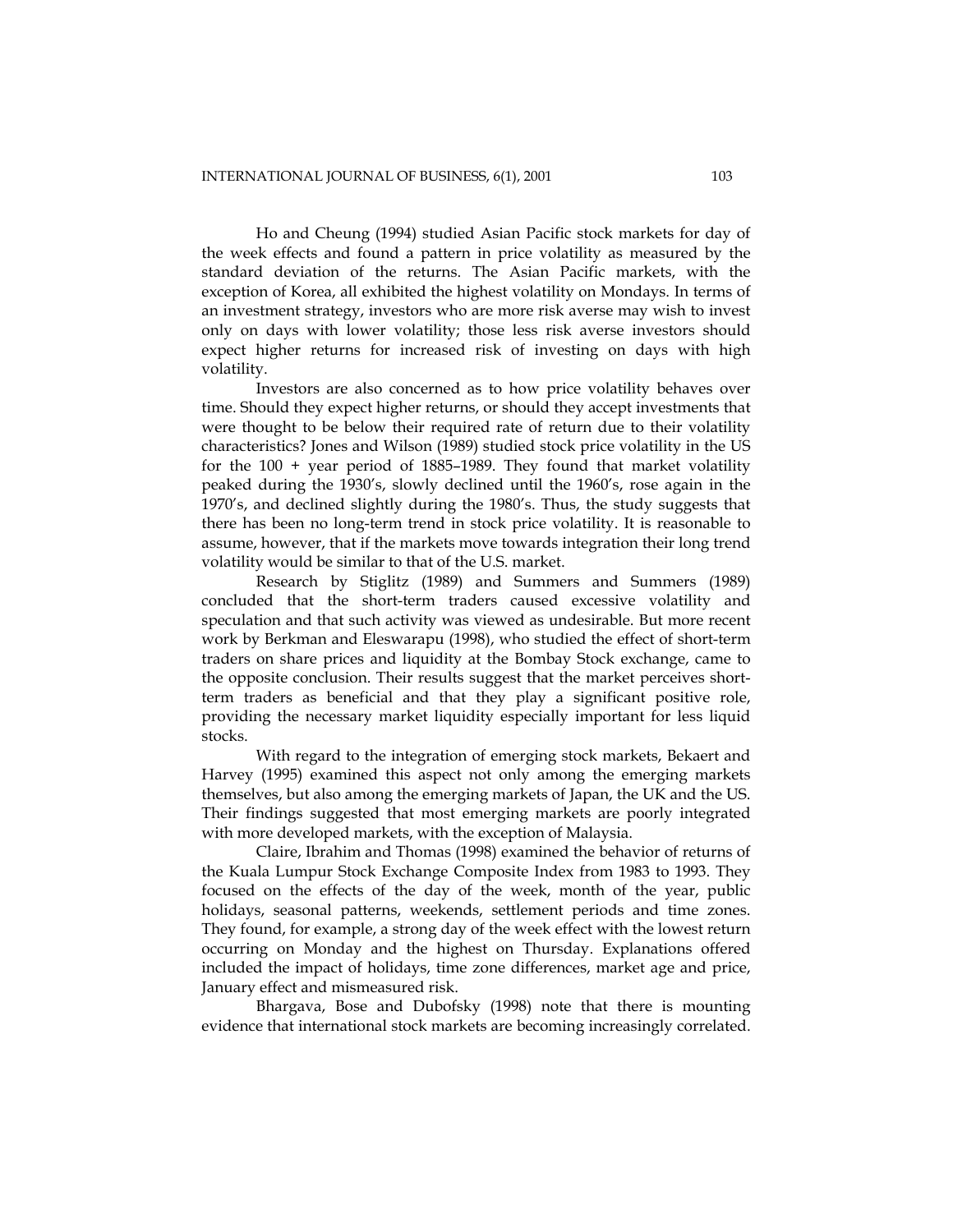The direction of flow is from the U.S. to foreign markets and the correlation level increases when worldwide volatility increases.

Research by Chan, Gup and Pan (1992) studied the relationships among stock markets in Hong Kong, South Korea, Singapore, Taiwan, Japan and the U.S. It was found that neither the stock price of a single country nor that of a group of countries can be used to predict the future stock prices of another country. For example, stock price movements in Japan cannot be predicted by using various combinations of stock prices in the U.S., Hong Kong, South Korea, Singapore and Taiwan. Stock prices in each of these markets are independent of one another. Thus, international diversification of investment portfolios is justified and desirable because unsystematic risk across countries can be reduced.

Building on their previous 1992 study, Chan, Gup and Pan (1997) not only extended the time period from 1962–1992, but also increased the number of markets to eighteen. Their findings show that the international diversification among stock markets may be effective because stock markets do not have long run co-movements.

Thus, the research described in this paper adds to the body of knowledge related to emerging stock market activity. A better understanding of volatility, correlation and market pattern effect is necessary for attracting investors to important markets that include Egypt, Greece, Israel, Jordan and Turkey. Selected data for each of these markets can be found in Appendix A.

## **III. DATA AND METHODOLOGY**

In order to conduct this study and reach valid conclusions, daily stock index data for the countries of Egypt, Greece, Israel, Jordan and Turkey, as well as the Emerging Market Index (consisting of twenty six emerging market countries) were obtained from MSCI covering the period of 1993–1998. It should be noted that the Emerging Market Index referred to above is not an investable instrument, and should be regarded as a limitation to this study. In determining the volatility and developing correlations of the five regional markets, three approaches were used. For each country, the index mean and standard deviation were computed. Then, the standardized risk (standard deviation/ mean) was developed. Also, returns were computed (based on percentage of daily index changes), as were standard deviations. These figures were annualized in order to obtain an annualized standardized risk. Correlations were developed for index levels as well as returns. The data were also analyzed for determining day for the week, month of the year and seasonality effects. Finally, variance ratios, calculated as: ((annualized standard deviation for the period/ number of years in the period)/annualized standard deviation for each year), were computed for each year to test market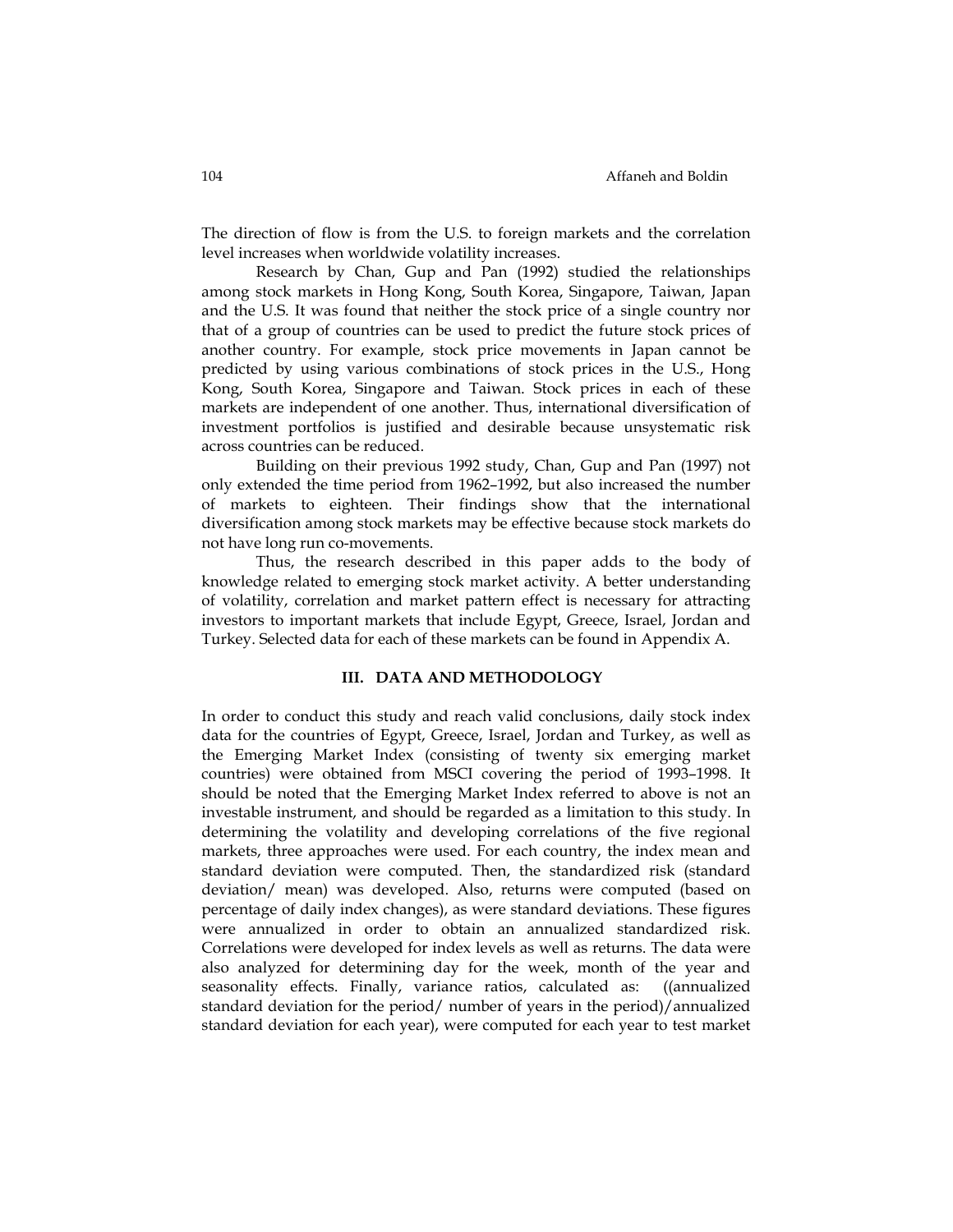stability over the period.

## **IV. DATA ANALYSIS AND RESULTS**

This section presents the results of an examination and comparison of statistics for the twenty-six emerging markets index as well as for the five regional countries. While most of the data are complete for the time period studied, some data for Egypt were not available. It is recognized that some countries have holidays whereby the market may be closed for a part of the day or completely closed and may have an effect on some of the findings.

**Table 1**  Comparative risk and return statistics of the twenty-six emerging markets and the five regional countries,  $(8/31/93 - 10/14/98)$ 

|                                | Emerging  |        |        |        |        |        |
|--------------------------------|-----------|--------|--------|--------|--------|--------|
|                                | Markets   | Greece | Egypt  | Israel | Jordan | Turkey |
| Daily Return (Mean), μ         | $-.0001$  | .0008  | .0005  | .0010  | .0005  | .0012  |
| Annualized Return <sup>1</sup> | $-3.6\%$  | 33.9%  | 20%    | 44%    | 20%    | 55%    |
| Standard Deviation             | 0.0090    | 0.0160 | 0.0100 | 0.0310 | 0.0290 | 0.0420 |
| (Daily), $\sigma$              |           |        |        |        |        |        |
| Annualized Standard            | 3.2850    | 5.8400 | 3.6500 | 11.315 | 10.585 | 15.330 |
| Deviation <sup>2</sup>         |           |        |        |        |        |        |
| Annualized Standardized        | $-.88000$ | .17000 | .18000 | .25000 | .52000 | .27000 |
| Risk                           |           |        |        |        |        |        |
| Total Days of Trading in       | 1296      | 1296   | 9503   | 1255   | 1255   | 1255   |
| Sample                         |           |        |        |        |        |        |

1Annualized = [(Daily Average Return+1) 365 –1] 2Annualized Standard Deviation = Daily Standard Deviation x 365 3Parts of 1993 and 1994 Data are Unavailable

Based on the daily percentage change in the index, the annualized standardized risk in Table 1 shows that Jordan presents the highest risk (.52). Apparently, the Jordanian market does not reward its investors for the risk they are assuming. Although further study is needed, there could be a direct relationship between real GDP growth rate and volatility of the market.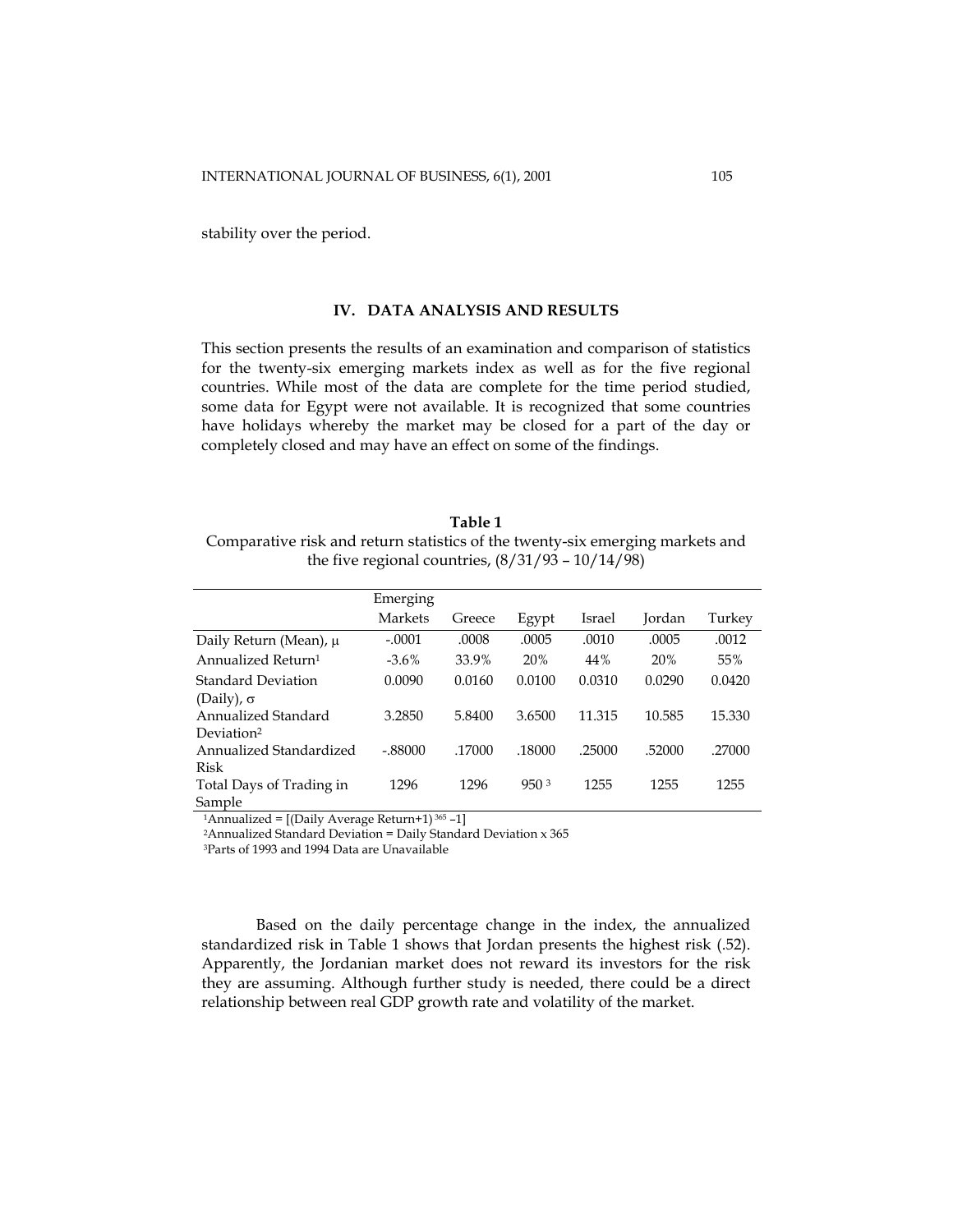#### 106 Affaneh and Boldin

Greece and Egypt, on the other hand, provide the lowest annualized standardized risk (.17 and .18), which implies that the reward to investors is higher for the risk assumed. Israel and Turkey are considered to exhibit more moderate risk levels (.25 and .27). The Emerging Markets as a whole, which shows a poor return for the period, is thought to be due to the 1997 - 1998 Asian currency crisis.

Figure 1, which provides measurements of volatility based on index changes (return) again shows graphically that Turkey is the riskier among these five markets. As an aside, the Emerging Markets taken as a whole, even though its annualized standard deviation is low (3.285%), do not represent a well--diversified portfolio over the last five years. A well-diversified portfolio should have a standard deviation of zero, or very close to it. Further, this chart shows that each country's market is more volatile than the Emerging Markets as a whole. Egypt, however, is the market closest to the average.

## **Figure 1**

Volatility of returns (as measured by annualized standard deviation) for the twenty-six emerging markets and five regional countries, (8/31/93 – 10/14/98)



Based on the daily percentage change in the index, Table 2 shows that the highest correlation is found between Jordan and Israel (.87). This may be due, in part, to the positive relationship between the countries that has developed over the years. The next highest correlations are found between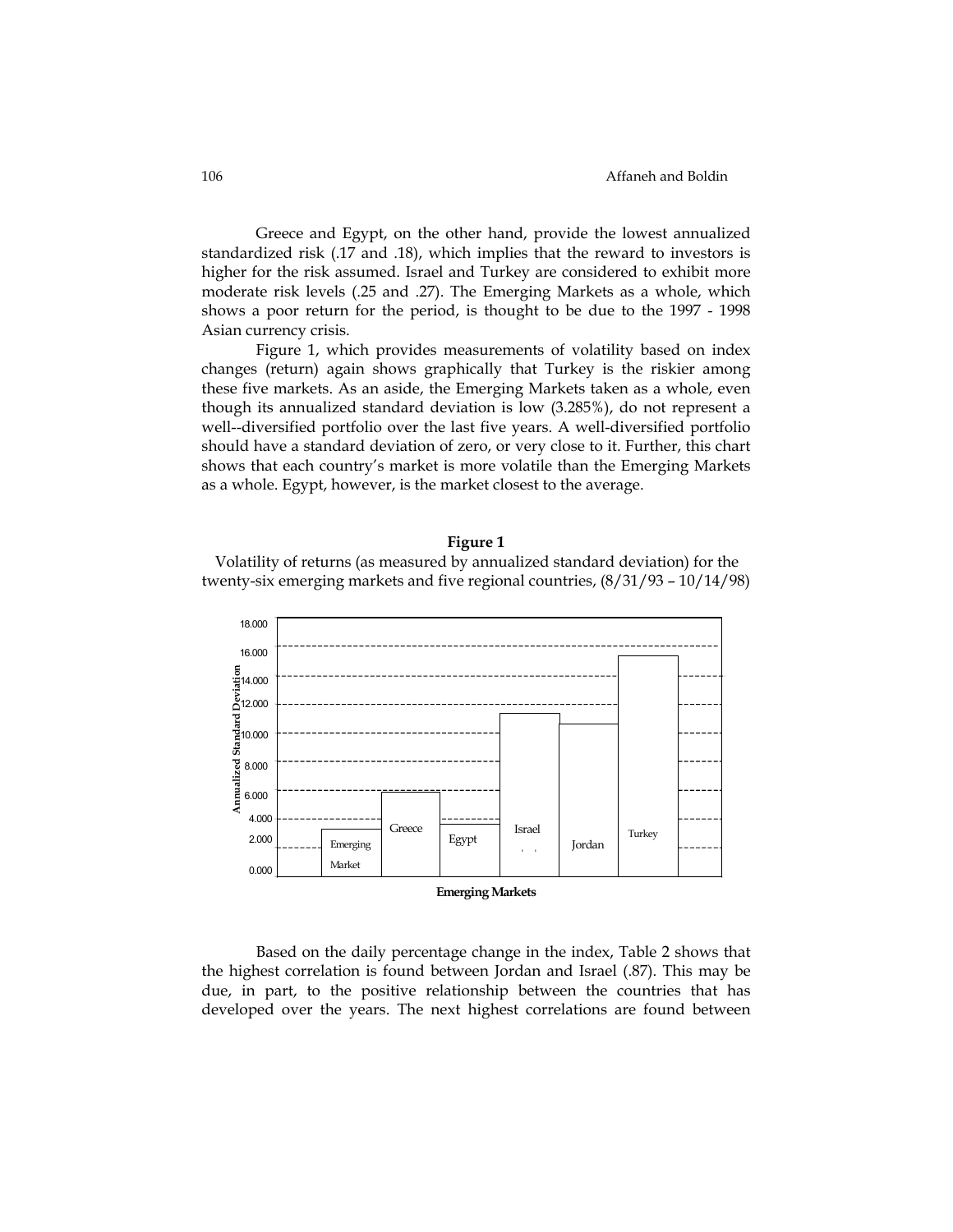Turkey and Jordan (.67) and between Turkey and Israel (.63). These three countries appear to have closer political and economic relationships than do the other countries. For diversification purposes, the low correlation between Greece and the other countries as well as Egypt and the other countries should render the best diversification. Perhaps Greece and Egypt are less economically integrated in the region – Greece being more aligned with Europe, and Egypt more integrated with Africa and Asia.

Figure 2 shows that the index average reaches the highest level in September, perhaps when more investors enter the market after the summer recess (summer effect). The months with the next highest means of the index are February and October. The lowest means of the index are found in November, December and January (in that order).

|               | Emerging       |        |       |        |        |        |
|---------------|----------------|--------|-------|--------|--------|--------|
|               | <b>Markets</b> | Greece | Egypt | Israel | Jordan | Turkey |
| Emerging      | 1.00           |        |       |        |        |        |
| Markets       |                |        |       |        |        |        |
| Greece        | 0.21           | 1.00   |       |        |        |        |
| Egypt         | 0.05           | 0.01   | 1.00  |        |        |        |
| <b>Israel</b> | 0.15           | 0.03   | 0.07  | 1.00   |        |        |
| Jordan        | 0.06           | 0.01   | 0.03  | 0.87   | 1.00   |        |
| Turkey        | 0.16           | 0.11   | 0.08  | 0.63   | 0.67   | 1.00   |

**Table 2**  Emerging markets correlation of returns, (8/31/93 – 10/14/98)

| Figure 2                                                              |  |
|-----------------------------------------------------------------------|--|
| Emerging market index level – seasonal effect, $(8/31/93 - 10/14/98)$ |  |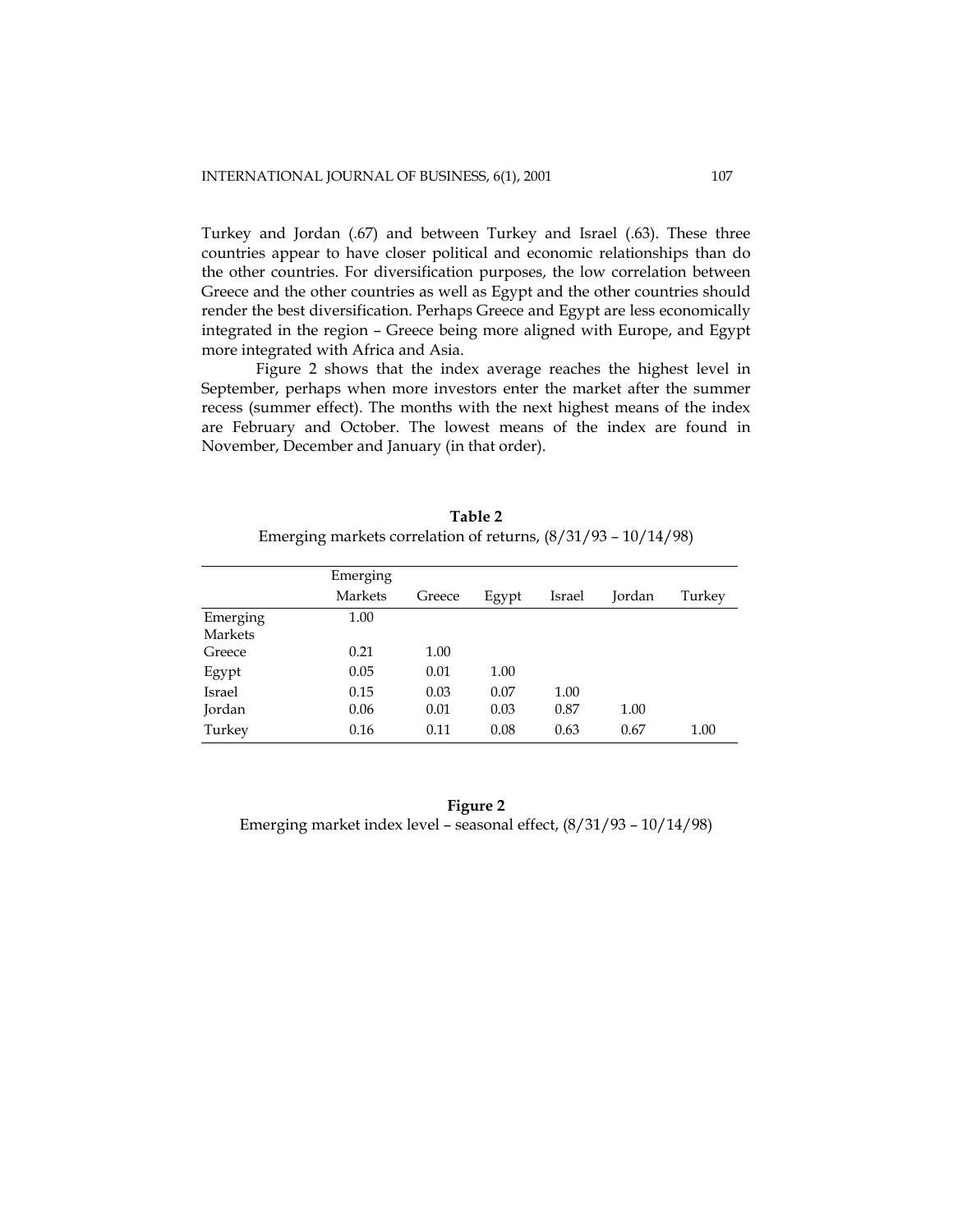

As compared to Figure 2, Figure 3 shows that the risk level (standard deviation), is highest in August, the month preceding the highest level of return. Therefore, it appears that the best time to reenter the market is November, then exit in February (end of year effect), reenter in March and exit again in September (possibly a summer effect). The pattern of the bar chart provides some direction for investor timing. Although the highest volatility (based on daily percentage changes) occurs in August, the spring months (March, April, May) exhibit the lowest volatility. This could be attributed to active investor trading, which lowers the volatility and produces a stabilizing effect in the market. Here again, the seasonal effect is evident with high volatility in the summer season that could be explained by the low trading level. Also, the effect is evident in the spring whereby the volatility is low but the level of trading is higher. Volume trading data is necessary to substantiate this seasonal effect.

> **Figure 3** Emerging markets index – month of the year volatility (8/31/93 – 10/14/98)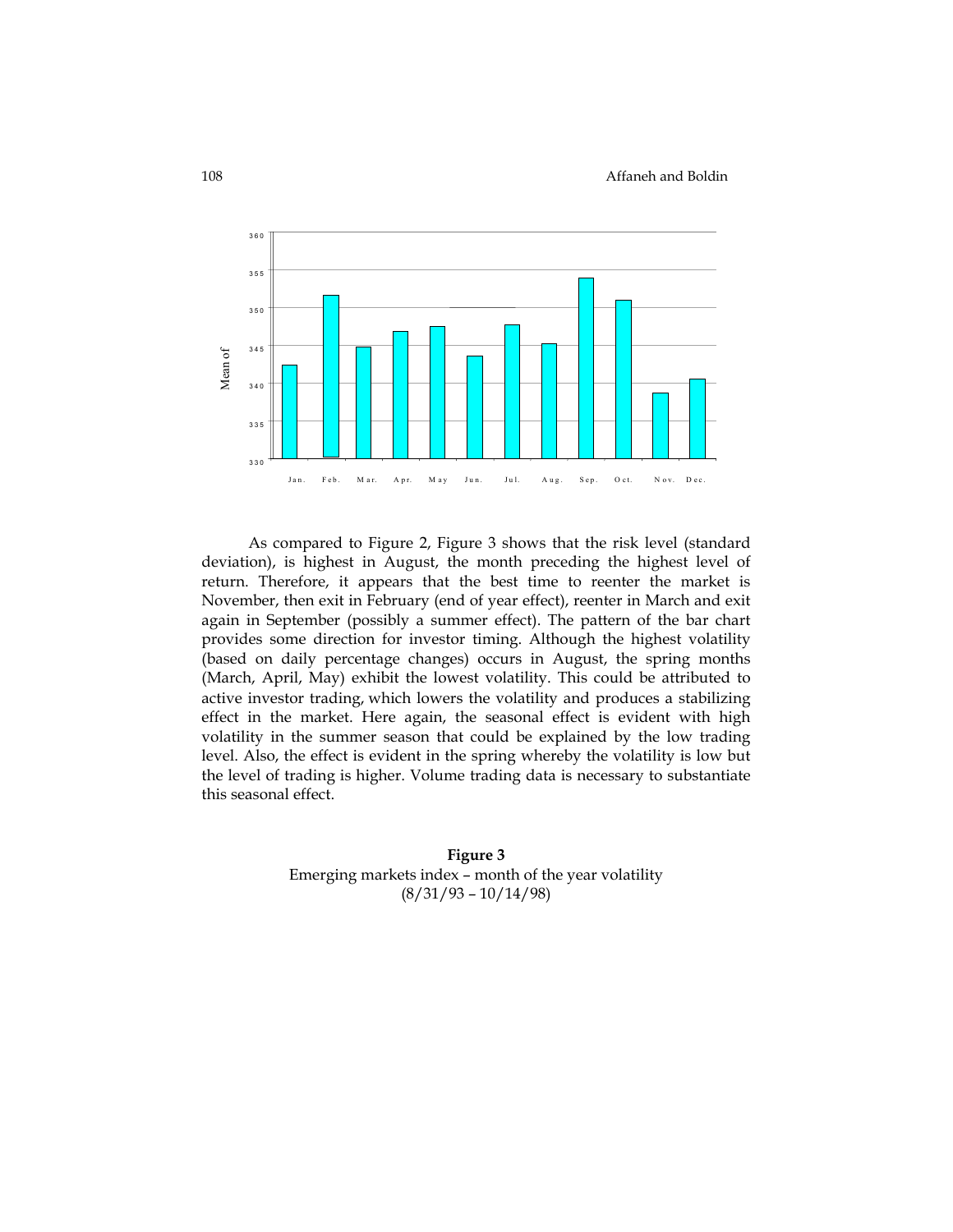

For an investment strategy, Figure 4 shows that one should enter the market on Monday (when price shares are low) and sell on Wednesday (when stock prices have risen). Of course, as a short-term trader, one must be wary of high trading commissions that may apply.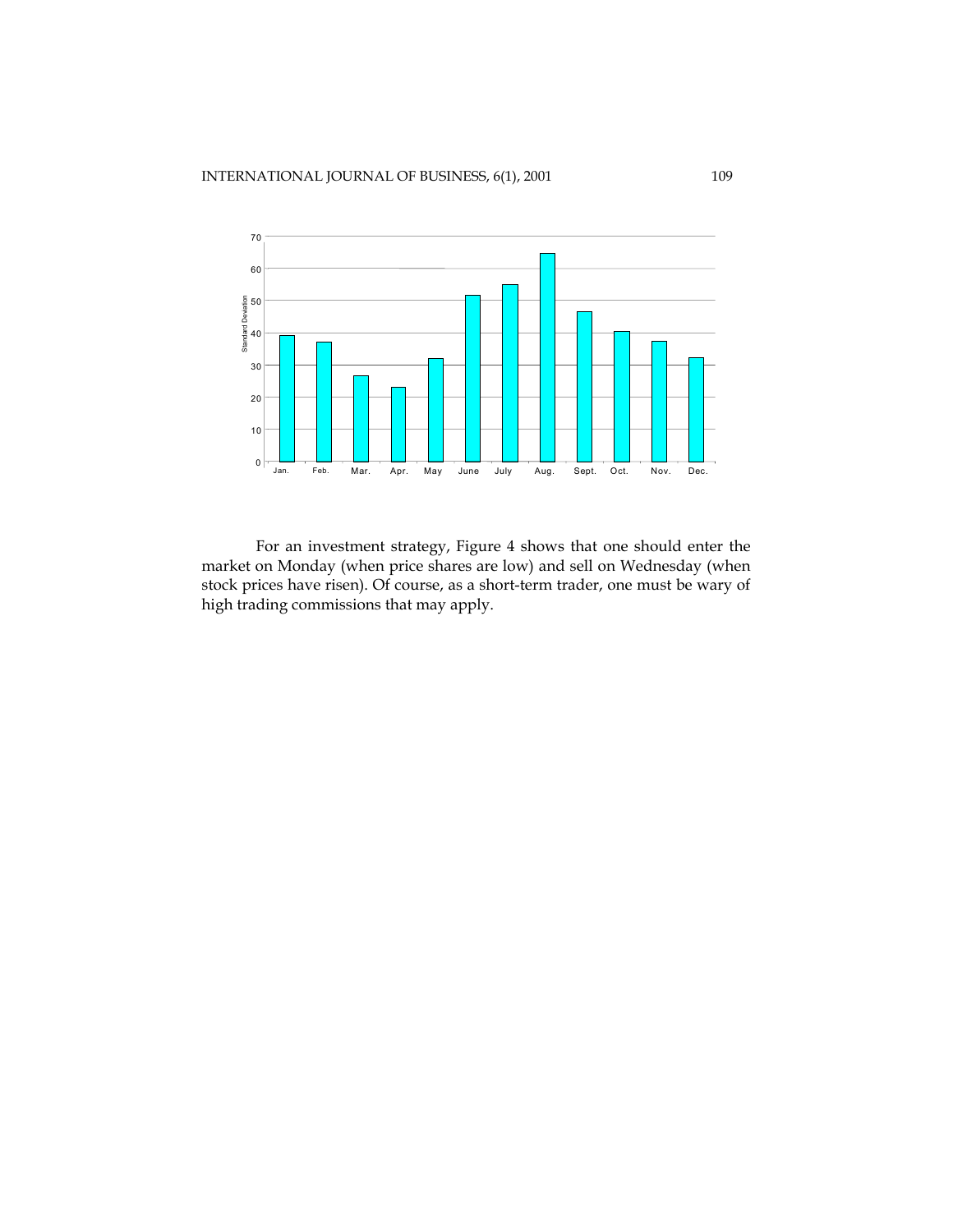

**Figure 4** 

**Figure 5**  Emerging market index level volatility, day of the week effect (8/31/93 – 10/14/98)

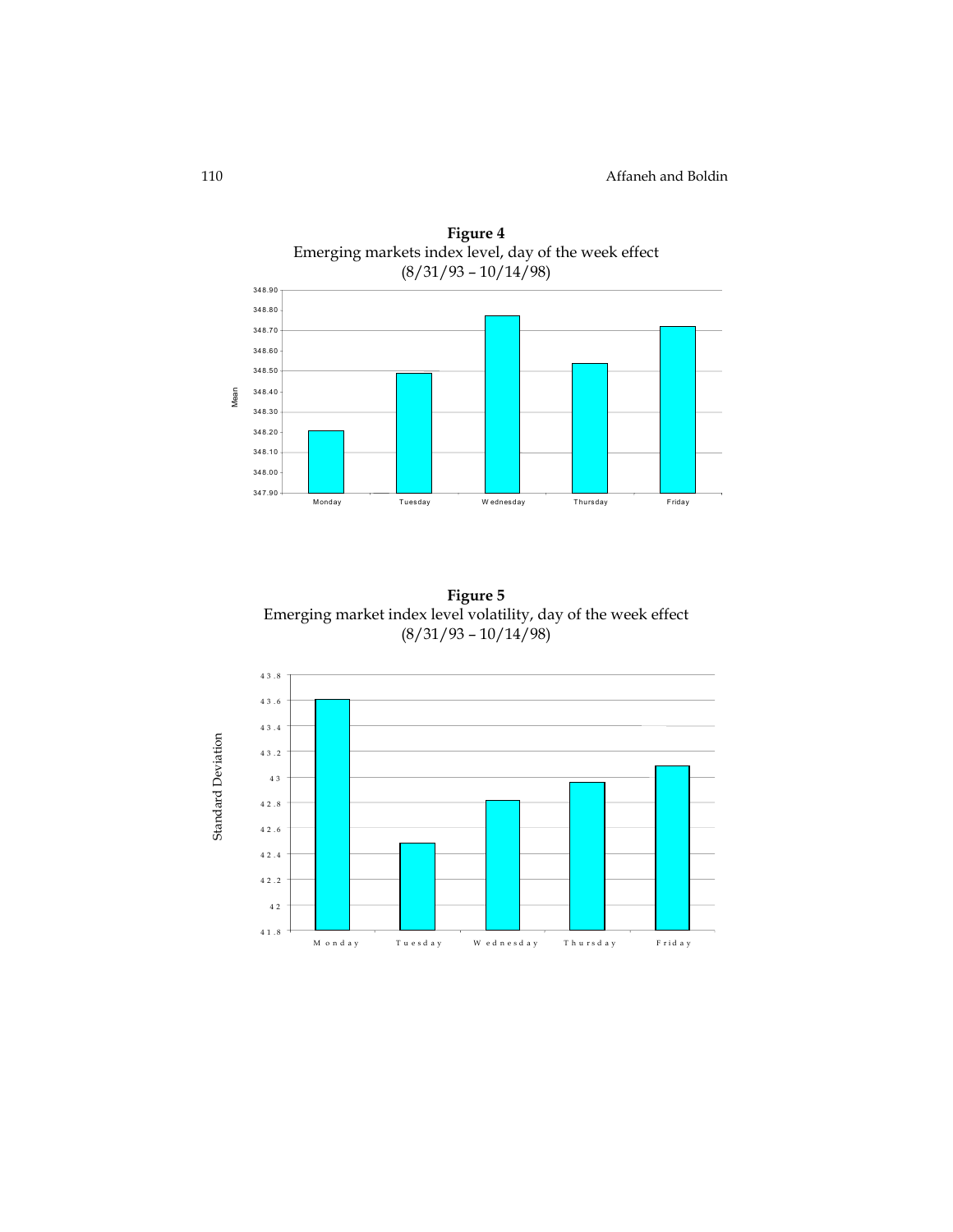Figure 5, which shows the highest volatility (as measured by the standard deviation) on Monday, should direct the investor to enter the market on Monday, hopefully at the lowest stock price level of the market. Clearly, the day of the week effect is obvious from the above graph, showing Monday having the greatest volatility, with a significant drop on Tuesday, then increasing as the week progresses.

The Variance Ratio (VR) measures market stability as noted by Aitken (1995) and Buckberg (1997). If the ratio increases over time, it implies an increasing instability, i.e., decreasing stability. If the ratio decreases over time, it implies a decreasing instability, i.e., increasing stability. Further, if VR is greater than (1) and increasing, then it implies that the market is not governed by fundamentals. Rather, it is influenced by other behavioral or sentimental factors or noise trading.

Table 3, indicates that over the last six years VR for all Emerging Markets are less than one and declining. The implication is that these markets are influenced by fundamentals rather than behavioral factors. This is contrary to the common conception that Emerging Markets are highly influenced by behavioral rather than fundamental factors. The declining VR for all markets, except Jordan, implies that these markets are becoming more stable despite their relatively high volatility. This could be attributed to the increasing share of institutional investors in the trading activities of these markets. As for Jordan, where VR has been increasing between 1993 and 1997, this may be a case where institutional investors could have been a destabilizing rather than a stabilizing factor in that market. The VR for Jordan, however, declined drastically in 1998 apparently becoming more consistent with the other markets in the region and the overall trend in the Emerging Markets.

This analysis could lead to a recommendation that the markets in the region should continue to encourage more institutional investors to participate in the markets and continue to press companies for more transparency. Investors then can utilize the fundamental analysis and control the impact of behavioral factors and noise traders.

## **V. CONCLUSION**

This research was undertaken to examine the volatility, integration and stability, as well as the existence of day of the week and seasonal effects of five regional markets. The markets include Egypt, Greece, Israel, Jordan and Turkey. Daily market index data were obtained from Morgan Stanley Emerging Markets (MSCI) for 1993–1998 period. While stability has improved in the region there is much more to be done. Low integration was found, which makes the markets more attractive for portfolio diversification.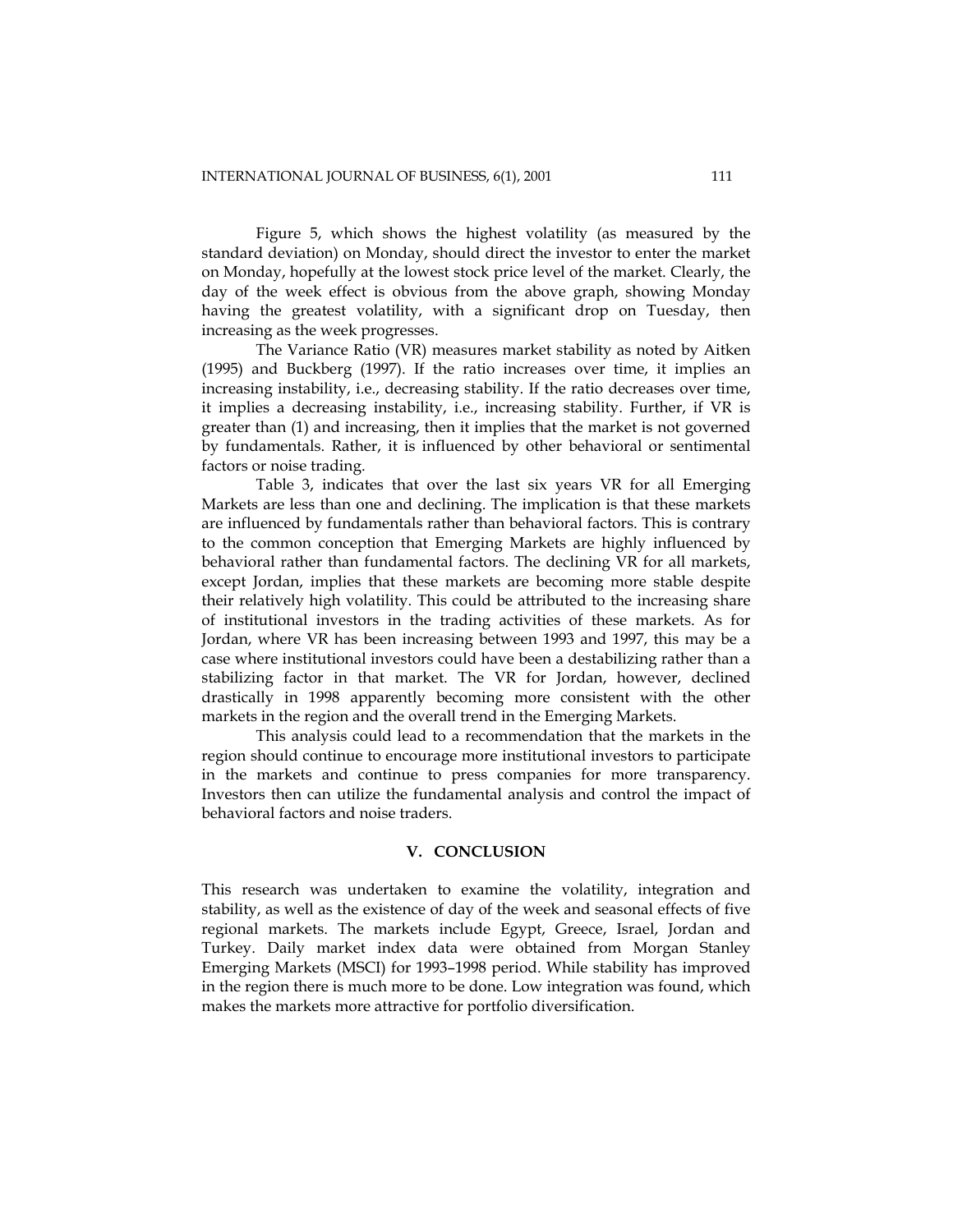| Table 3                                                                      |
|------------------------------------------------------------------------------|
| Variance ratios for the emerging markets and the five regional countries, by |
| year, $(8/31/93 - 10/14/98)$                                                 |

|                           | Emerg.     |           |            |           |           |           |
|---------------------------|------------|-----------|------------|-----------|-----------|-----------|
|                           | Markets    | Greece    | Turkey     | Israel    | Jordan    | Egypt     |
| 1993                      |            |           |            |           |           |           |
| Annualized Mean           | 2.9097     | 0.7891    | 2.8002     | 0.4931    | 0.0188    | N/A       |
| <b>Standard Deviation</b> | 0.0068     | 0.0182    | 0.0241     | 0.0109    | 0.0093    | N/A       |
| Annualized Stand. Dev.    | 2.4972     | 6.6385    | 8.8098     | 3.9941    | 3.4076    | N/A       |
| Variance Ratio            | 0.2850     | 0.1460    | 0.2900     | 0.4720    | 0.5180    | N/A       |
| 1994                      |            |           |            |           |           |           |
| <b>Annualized Mean</b>    | $-0.0217$  | $-0.0252$ | $-0.5312$  | $-0.4276$ | $-0.1308$ | N/A       |
| <b>Standard Deviation</b> | 0.0080     | 0.0147    | 0.0467     | 0.0178    | 0.0093    | N/A       |
| Annualized Stand. Dev.    | 2.9190     | 5.3592    | 17.0351    | 6.5133    | 3.3821    | N/A       |
| Variance Ratio            | 0.1870     | 0.1820    | 0.1850     | 0.2890    | 0.5220    | N/A       |
| 1995                      |            |           |            |           |           |           |
| Annualized Mean           | $-0.1420$  | 0.1709    | 0.0244     | 0.3636    | 0.0896    | 0.1725    |
| <b>Standard Deviation</b> | 0.0070     | 0.0119    | 0.0248     | 0.0116    | 0.0073    | 0.0061    |
| Annualized Stand. Dev.    | 2.5469     | 4.3538    | 9.0342     | 4.2344    | 2.6629    | 2.2305    |
| Variance Ratio            | 0.2150     | 0.2230    | 0.3110     | 0.4450    | 0.6620    | 0.2700    |
| 1996                      |            |           |            |           |           |           |
| Annualized Mean           | 0.0637     | 0.0357    | 0.5880     | $-0.0323$ | $-0.1533$ | 0.7237    |
| <b>Standard Deviation</b> | 0.0052     | 0.0093    | 0.0190     | 0.0114    | 0.0063    | 0.0073    |
| Annualized Stand, Dev.    | 1.8829     | 3.3801    | 6.9361     | 4.1664    | 2.3107    | 2.6717    |
| Variance Ratio            | 291.0000   | 0.1670    | 0.3680     | 0.4530    | 0.7630    | 0.2220    |
| 1997                      |            |           |            |           |           |           |
| Annualized Mean           | $-0.1895$  | 0.5266    | 2.3393     | 0.3715    | $-0.0189$ | 0.3124    |
| <b>Standard Deviation</b> | 0.0103     | 0.0195    | 0.0305     | 0.0143    | 0.0062    | 0.0132    |
| Annualized Stand. Dev.    | 3.7633     | 7.1151    | 11.1502    | 5.2070    | 2.2650    | 4.8315    |
| Variance Ratio            | 0.1450     | 0.1280    | 0.2290     | 0.3620    | 0.7790    | 0.1260    |
| 1998                      |            |           |            |           |           |           |
| Mean                      | $-0.0071$  | $-0.0026$ | $-0.0068$  | $-0.0053$ | $-0.0060$ | $-0.0056$ |
| Annualized Mean           | $-12.1036$ | $-1.5631$ | $-10.7697$ | $-5.8065$ | $-7.9678$ | $-6.5806$ |
| <b>Standard Deviation</b> | 0.0592     | 0.0661    | 0.0586     | 0.0673    | 0.0676    | 0.0495    |
| Annualized Stand. Dev.    | 21.5990    | 24.1407   | 21.3994    | 24.5756   | 24.6772   | 18.0785   |
| Variance Ratio            | 0.025      | 0.04      | 0.12       | 0.077     | 0.0715    | 0.034     |

Variance Ratio (VR)=( $\sigma_T/T$ )/ $\sigma_{\tau}$ ;  $\sigma_T$ : Annualized Standard deviation for the six years; T: Number of years;  $\sigma_{\tau}$ : Annualized Standard deviation for one year.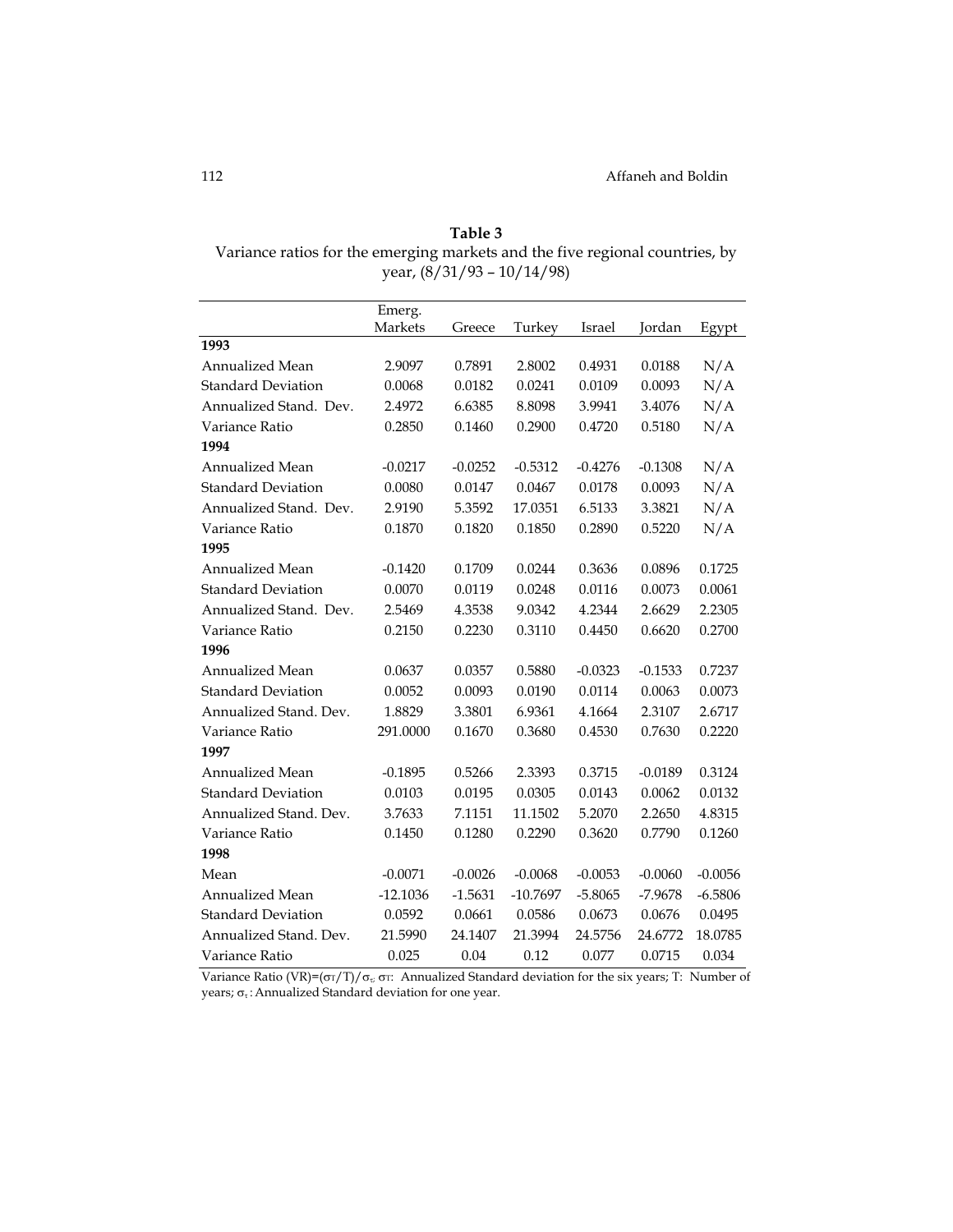The lower the risk associated with each market, the greater the likelihood that more capital can be attracted to those markets. On the other hand, policymakers would like to see more integration, which should translate into larger markets for products and services, for movement and flow of capital, and therefore, more activity in the stock markets. It is clear that these securities markets are bringing increased attention to the region studied, and that they will play a significant role in capital formation process.

This work should provide guidelines for further research and for investors in their efforts to become more knowledgeable regarding the regional markets examined. It adds to the literature in that, to date, this region holds little attraction for researchers.

## **REFERENCES**

- Aggarwal, Reena and Pietra Rivoli (1989), Seasonal and Day-of-the-Week Effects in Four Emerging Stock Markets. *The Financial Review,* Vol. 24, No. 4, pp. 541-550.
- Aggarwal, Reena and Ricardo Leal (1997), Linkages and Volatility in Emerging Capital Markets. *Emerging Market Portfolios*, eds. , M. Papaioannou and G. Tsetsekos, McGraw Hill.
- Ariel, R. A. (1985), High Stock Returns Before Holidays, MIT Working Paper.
- Aitken, Brian (1995), "Impact Institutional Investors Trading on Developing Country Stock Prices." IMF,Unpublished manuscript.
- Bailey, W., and R.M. Stulz (September 1990), Benefits of International Diversification: The Case of Pacific Basic Stock Markets, *Journal of Portfolio Management*, Vol. 16, No. 4, pp. 57-61.
- Bekaert, Geert (1995), Market Integrations and Investment Barriers in Emerging Equity Markets, *World Bank Economic Review,* Vol. 9, pp. 75-107.
- Bekaert, G. and C.R. Harvey (1995), Time Varying Market Integration, *Journal of Finance*, Vol. 50, pp. 403-444.
- Berdacke, Thomas (October 30, 1995), Emerging Markets: Problems of Trust in Bangkok - The Emerging Investor, *Financial Times*, p. 27.
- Berkman, Henk, and Venkat R. Eleswarapu (1998), Short-term Traders and Liquidity: a Test Using Bombay Stock Exchange Data, *Journal of Financial Economics*, 47, 339-55.
- Bhargava, Rahul, Ann Bose and David A. Dubofsky (June/July 1998), Exploiting International Stock Market Correlations with Open-Ended International Mutual Funds, *Journal of Business Finance and Accounting*, Vol. 25, No. 5 and 6.
- Board, J. L. G. and C.M.S. Sutcliffe (Summer 1988), The Weekend Effect in UK Stock Market Returns, *Journal of Business Finance and Accounting*, Vol. 15, No. 2, pp. 199-214.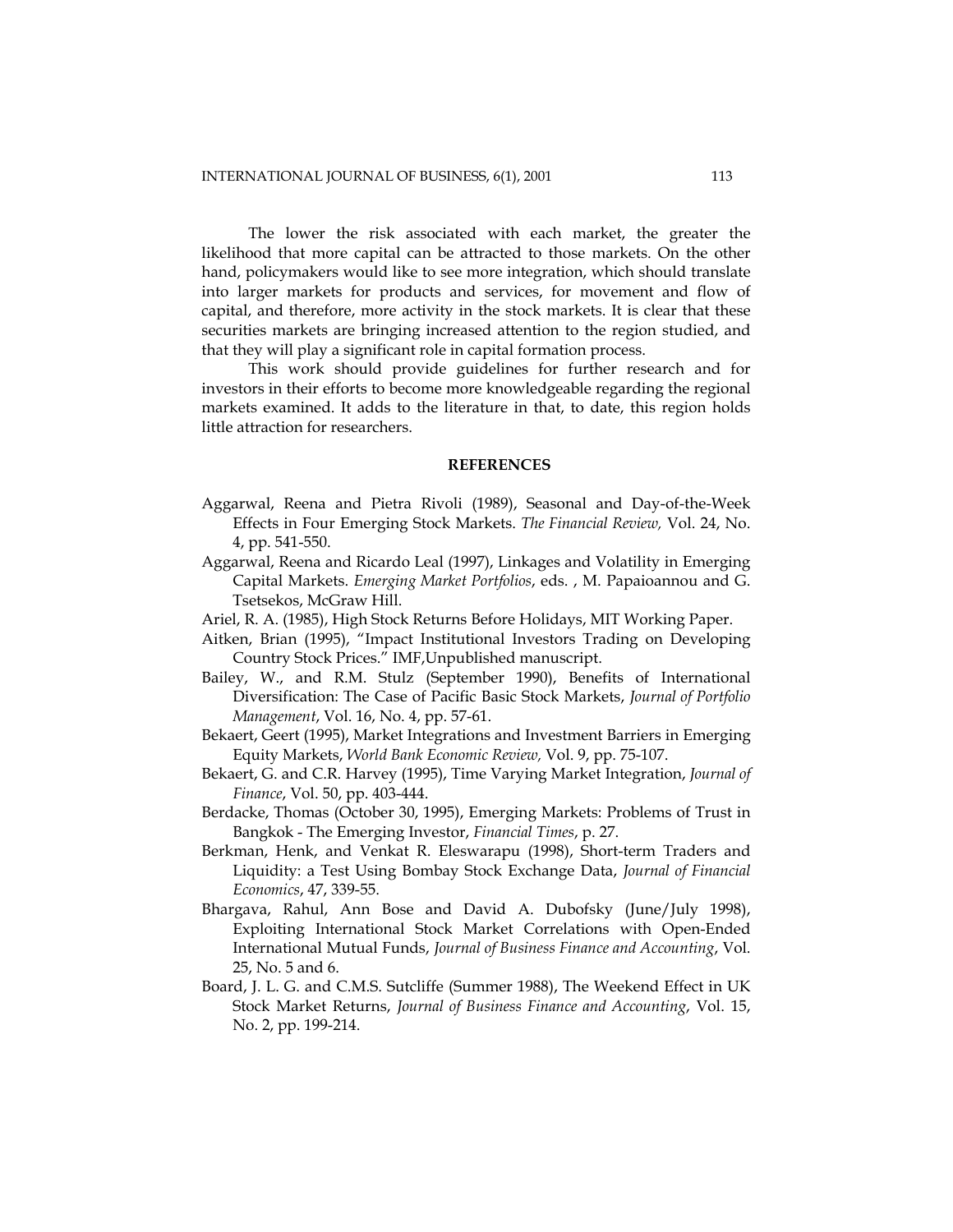- Buckberg, Elaine (1997), "Institutional investors and asset Pricing in Emerging Markets" in emerging Market Portfolio, ed by M. Papaioannou and G. Tsetsekos.
- Chan, Kam C., Benton E. Gup, and Ming-Shiun Pan (May 1992), An Empirical Analysis of Stock Prices in Major Asian Markets and the United States, *The Financial Review,* Vol. 27, No. 2.
- Chan, Kam C., Benton E. Gup, and Ming-Shiun Pan (July, 1997), International Stock Market Efficiency and Integration: A Study of Eighteen Nations, *Journal of Business Finance and Accounting*, Vol. 24, No. 6.
- Clare, A.D., M.S.B. Ibrahim and S.H. Thomas (April/May 1998), The Impact of Settlement Procedures on Day-of-the-Week Effects: Evidence from the Kuala Lumpur Stock Exchange, *Journal of Business Finance and Accounting*, Vol. 25, No. 3 and 4.
- Condoyanni, L., J. O'Hanlon and C.W.R. Ward (Summer 1987), Weekend Effects in Stock Market Returns: International Evidence, *Journal of Business Finance and Accounting*, Vol. 14, No. 2, pp. 159-174.
- Cross, F. (November-December 1973), The Behaviour of Stock Prices on Fridays and Mondays, *Financial Analysts Journal*, pp. 67-69.
- Crouhy M. and D. Galai (1992), The Settlement Day Effect in the French Bourse, *Journal of Financial Services Research*, Vol. 32, pp. 417-435.
- Demirsar, Metin (July 1998), The New Egypt, *Institutional Investor*, Vol. 32, No. 7, p. 2(1).
- Eden, Benjamin and Boyan Jovanovic (April 1994), Asymmetric Information and Excess Volatility of Stock Prices, *Economic Inquiry*, Vol 32, No. 2, p. 228-235.
- Errunza V., E. Losq and P. Padmanabhan (1992), Test of Integration, Mild-Segmentation, and Segmentation Hypothesis, *Journal of Banking and Finance* 16, No. 5, pp. 949-972.
- French, K. (March 1980), Stock Returns and the Weekend Effect, *Journal of Financial Economics*, pp. 55-69.
- Gibbons M. and P. Hess (October 1981), Day of the Week Effects and Asset Returns,*Journal of Business*, pp. 579-596.
- Grossman, S. (July-Aug., 1998), Program Trading and Market Volatility: A Report on Interday Relationships, *Financial Analysts Journal*, Vol. 44, pp. 18-28.
- Ho, Y.K. (1990), Stock Return Seasonalities in Asia Pacific Markets, *Journal of International Financial Management and Accounting*, Vol. 2, pp. 47-77.
- Ho, Richard and Yan-Leung Cheung (February 1994), Seasonal Pattern In Volatility in Asian Stock Markets, *Applied Financial Economics*, Vol. 4, No. 1, pp. 61-67.
- Jaffe, J. and R. Westerfield (1985), The Weekend Effect in Common Stock Returns: The International Evidence, *Journal of Finance*, Vol. 40, pp. 433-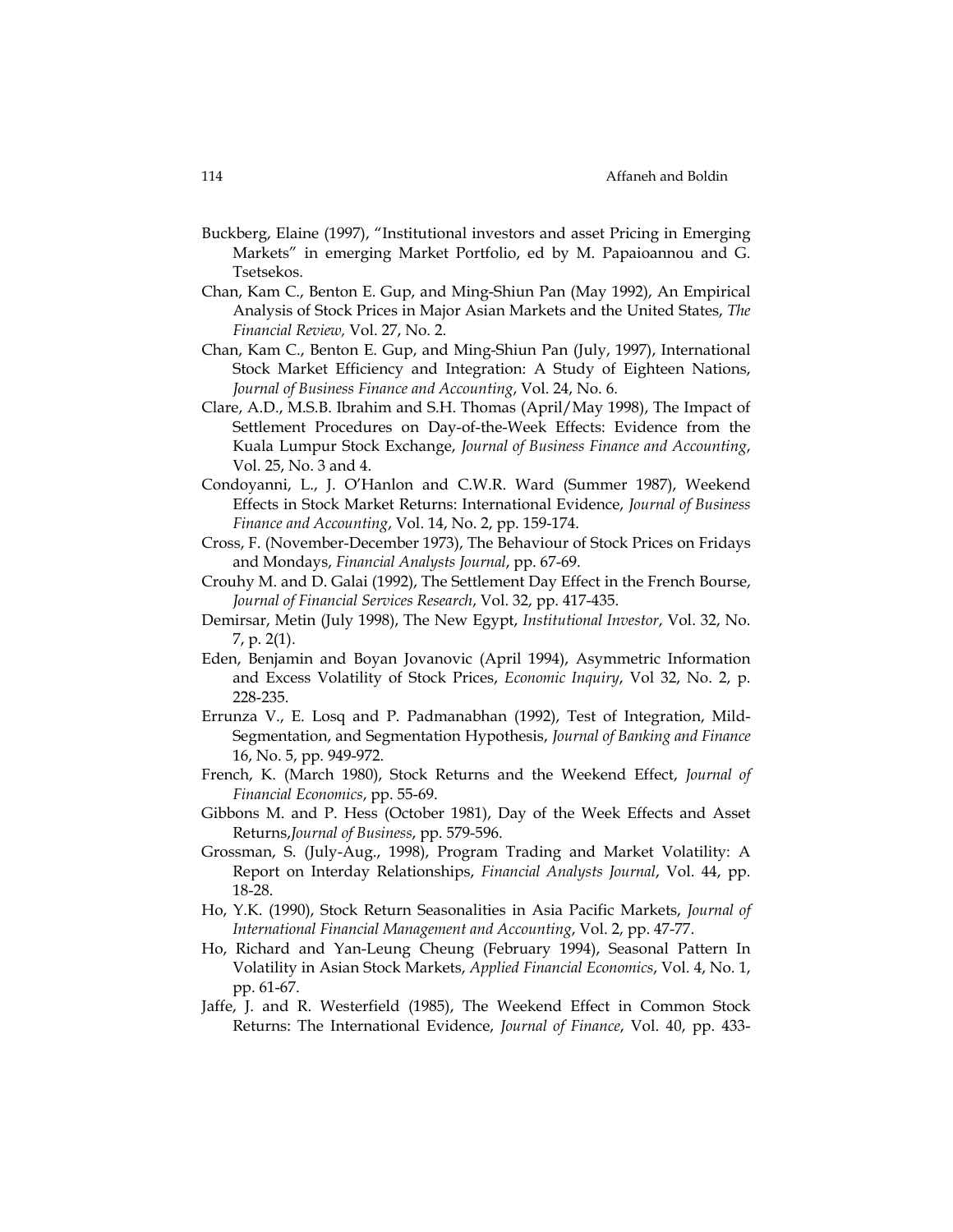454.

- Jones, Charles P., and Jack W. Wilson (November-December 1989), Is Stock Price Volatility Increasing? *Financial Analysts Journal*, pp. 20-26.
- King, M.A. and S. Wadhwani (1990), Transmission of Volatility Between Stock Markets, *Review of Financial Studies*, Vol. 3, No. 1, pp. 5-33.
- Lessard, Donald R. (1973), International Portfolio Diversification: A Multivariate Analysis for a Group of Latin American Countries, *Journal of Finance,* Vol. 28, pp. 619-633.
- Nassir, A.M. and S. Mohammad (1987), The January Effect of Stocks Traded on the Kuala Lumpur Stock Exchange: An Empirical Analysis, *Hong Kong Journal of Business Management*, Vol. 5, pp. 33-50.
- Pang, Q.K.L. (1988), An Analysis of the Hong Kong Stock Return Seasonality and Firm Size Anomalies for the Period 1977 to 1986, *Hong Kong Journal of Business Management*, Vol. 6, pp. 69-90.
- Schwert, W. (1989), Why Does Stock Market Volatility Change Over Time? *Journal of Finance*, Vol. 44, 1115-1153.
- Stiglitz, J.E. (1989), Using Tax Policy to Curb Speculative Short-Term Trading, *Journal of Financial Services Research,* 3, pp. 101-115.
- Stulz, Rene and Walter Wasserfallen (1995), Foreign Equity Investment Restrictions, Capital Flight, and Shareholder, Wealth Maximization: Theory and Evidence, *Review of Financial Studies*, Vol. 8, pp. 1019-1057.
- Summers, L.H. and Summers, V., (1989), When Financial Markets Work Too Well: A Cautious Case for a Securities Transactions Tax, *Journal of Financial Services Research*, 3, pp. 261-286.
- *The Economist*, Turkey's Economy, (July 4, 1998), Vol. 348, No. 8075, p. 70.

#### **APPENDIX A**

## Emerging market/country characteristics

The following information was obtained from several sources including the IMF, International Finance Corporation Emerging Market Handbook (1997 and 1998), and The Handbook of World Stock, Derivative & Commodity Exchanges (1998). Table A below summarizes selected data. In all markets, listed stocks are freely available to foreign investors. Also, there is no repatriation of income or capital. According to the IMF classification, Israel and Greece are considered to be "other advanced economies." Egypt, Jordan and Turkey, on the other hand, are categorized as developing countries. All fall into the Middle East and European region.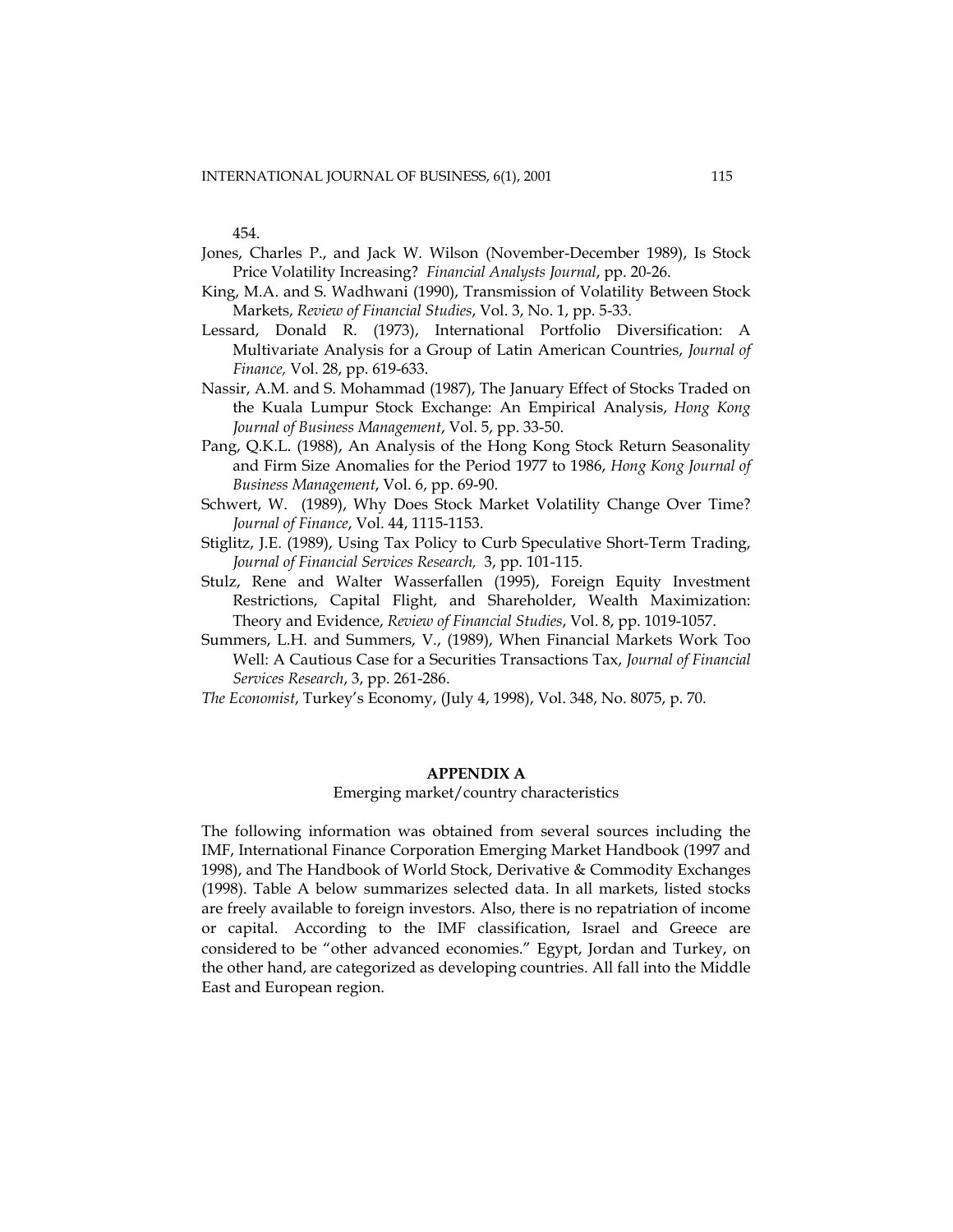#### **A. Egypt Stock Exchange**

Egypt's Stock Exchange is comprised of the Cairo and Alexandria exchanges, which are governed by the same board of directors and share the same trading, clearing, and settlement systems. The Alexandria Stock Exchange was officially established in 1888, with Cairo following in 1903. Both exchanges were very active in the 1940s, and the combined Egyptian Stock Exchange ranked fifth in the world. Central planning policies adopted in the mid-1950s led to the Exchanges dormancy between 1961 and 1992. In the 1990s, the Egyptian government's restructuring and economic reform program resulted in the revival of the Egyptian stock market. As noted in Table A, in 1997 the market capitalization was more than \$20 billion US for the 650 listed companies. In the case of individuals, mutual funds and international funds, no taxes are levied on dividends, capital gains and interest on bonds.

Egypt's GNP in 1996 was \$64 billion US, but GNP per capita was only \$1,080, the lowest of the five regions studied. On a positive note, annual inflation is down from 26% in January of 1992 to 4% in 1998 (Demirsar, 1998).

#### **Table A**

Selected data related to the five-country emerging stock markets & region (end of year 1997 unless otherwise specified)

|                                                      | Egypt | Greece | Israel | Jordan | Turkey         |
|------------------------------------------------------|-------|--------|--------|--------|----------------|
| Number of Listed Companies                           | 650   | 230    | 640    | 139    | 257            |
| Market Capitalization (MC) (US<br>dollars, millions) | 20830 | 34164  | 45268  | 5446   | 61090          |
| Trading Value (TV)<br>(US dollars, millions)         | 5859  | 21146  | 10727  | 501    | 59105          |
| Turnover Ratio*                                      | 33.5  | 73.8   | 26.7   | 9.7    | 113.5          |
| Market Performance<br>(rank out of 79 markets)       | 33    | 18     | 28     | 39     | $\overline{4}$ |
| GNP - 1996<br>(US dollars, millions)                 | 64275 | 120021 | 90310  | 7088   | 177530         |
| GNP per capita - 1996<br>(US dollars)                | 1080  | 11460  | 15870  | 1650   | 2830           |
| Average Annual Inflation, % 1990<br>- 1996           | 11.3  | 12.2   | 12.2   | 4.0    | 78.2           |

\*Ratios for each market are determined by dividing the Total Value Traded by the Average Market Capitalization.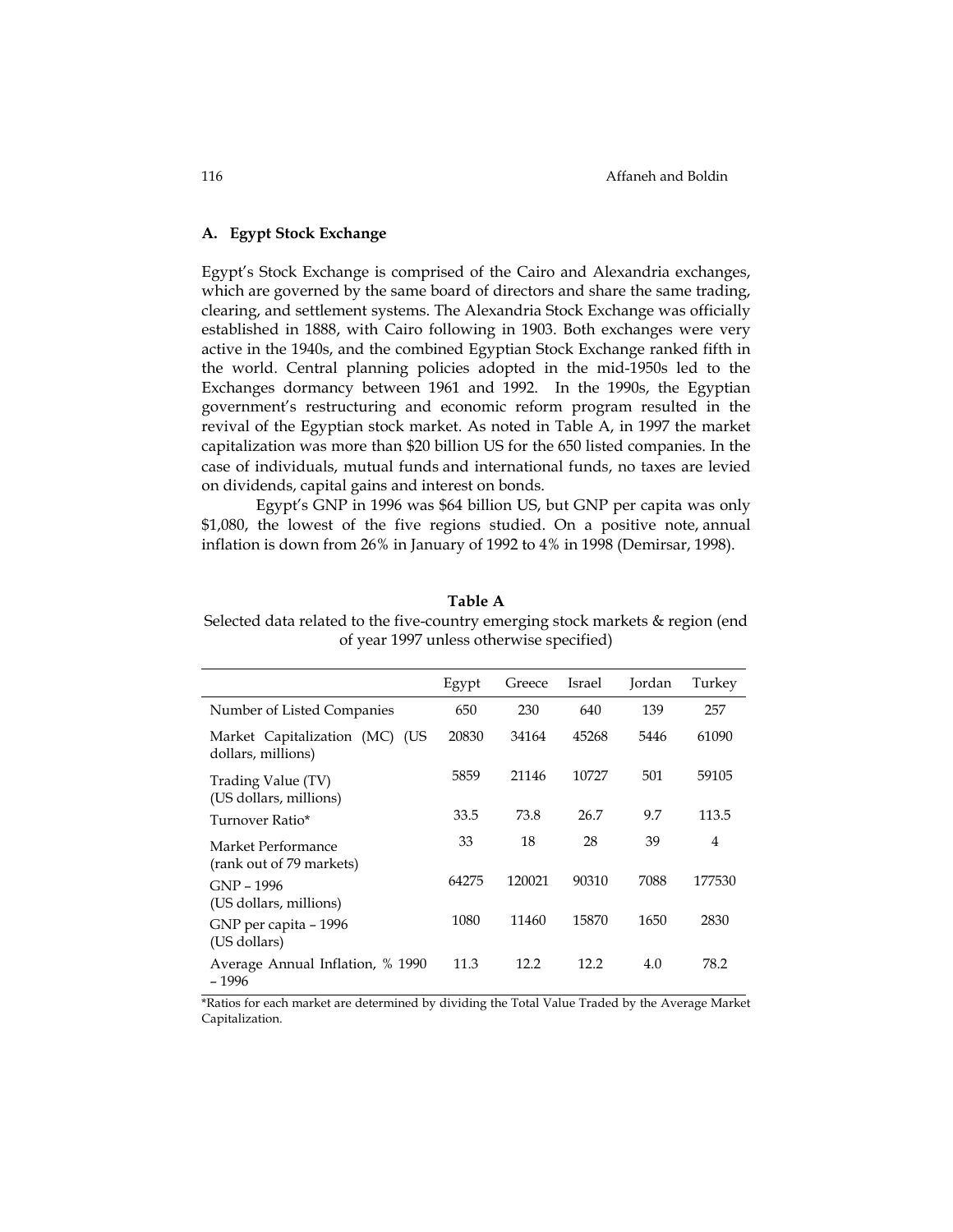#### **B. Athens Stock Exchange**

Athens Stock Exchange (A.S.E.), established in 1876, is a joint stock company, supervised by the Ministry of National Economy. The majority ownership of the exchange belongs to the Greek State (60.3%) and banks (22.7%). Listed companies, pension funds, mutual funds and insurance companies comprise most of the balance of ownership. The 230 listed companies, valued at \$34 billion US in 1997, are allowed to purchase up to 10% of their outstanding shares in order to support their price. Shares acquired through the buyback procedure must be sold back to the market or be distributed to the existing shareholders within three years from the purchase date or else are cancelled. There are no restrictions for non-residents from other countries wishing to invest in listed shares.

Greece's GNP in 1996 amounted to \$120 billion US and GNP per capita was relatively high at \$11,460. The inflation rate of the country is now around 10%. The low valuation of the market in comparison with other international markets and the free convertibility of the Drachma to other currencies attract foreign investors, who are mainly Europeans.

## **C. Israel Stock Exchange**

Trading of securities began in 1935, when the Anglo-Palestine Bank, together with the country's leading banks and brokerage firms founded the Exchange Bureau for securities, an unofficial stock exchange operating according to criteria stipulated by the banks. The Tel Aviv Stock Exchange (TASE) trades equity shares, warrants, convertible bonds, government and corporate bonds, and treasury bills. Commercial banks and brokerage firms which meet admission criteria relating to reputation, financial standing, integrity, and experience hold membership in the TASE. TACT (Tel Aviv Continuous Trading) combines the advantage of a call market with those of continuous trading. Foreign investors may buy and sell any listed security or mutual fund. If the original purchase of such securities was made in foreign currency, interest, dividend payments and principal may be repatriated in foreign currency. In 1997, 640 companies were listed with a market capitalization of \$45 billion US. Both interest and dividends are taxed.

Israel, with a GNP in 1996 of \$90 billion US and \$15,870 US GNP per capita is the strongest country, economically, for its size in the region. Total trade exchange between Israel and the U.S. is expected to be over \$14 billion. Among large companies operating in Israel are Microsoft, Intel, America Online, Coca-Cola and McDonald's. In1997, direct foreign investment reached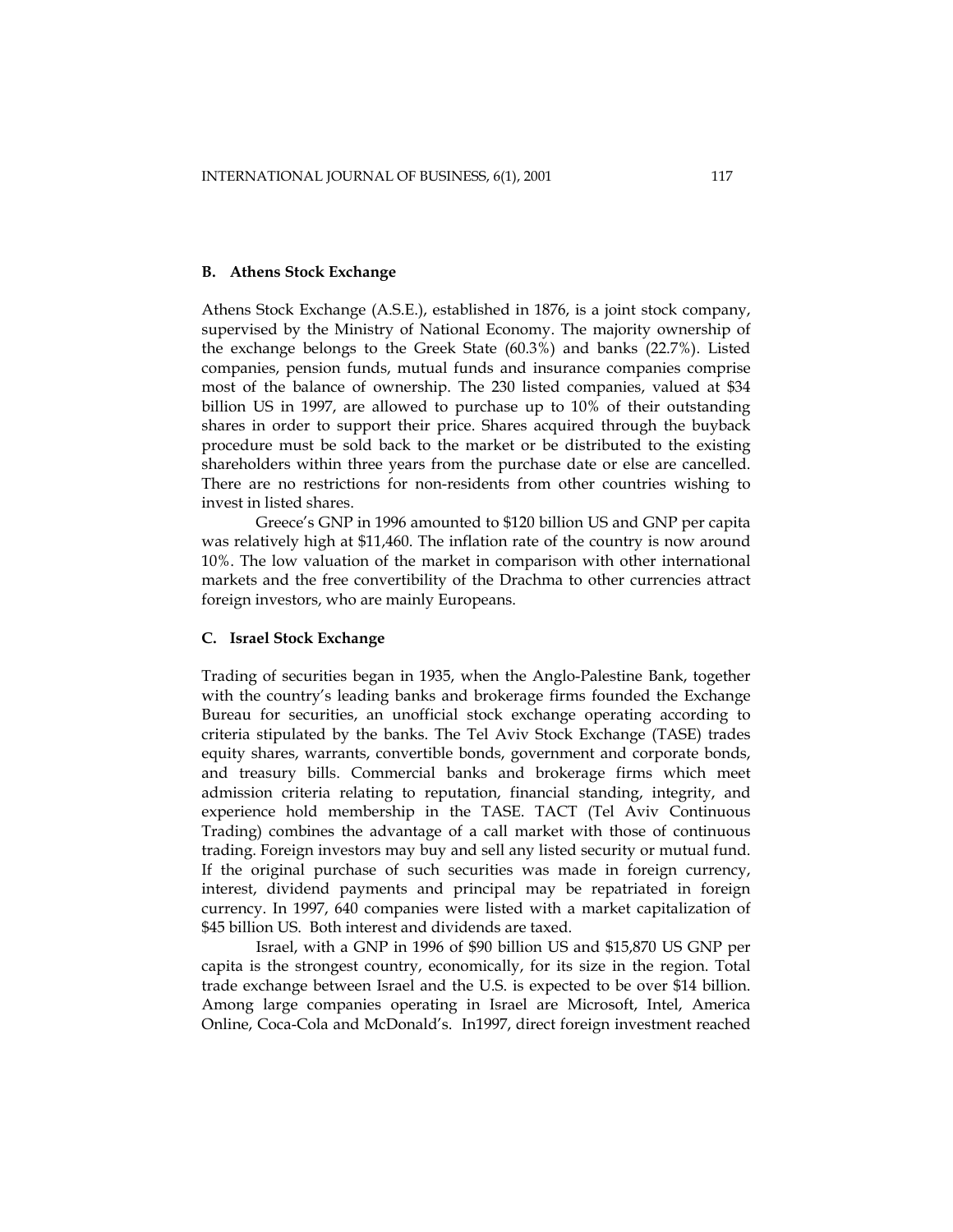a high of \$3.7 billion. Principal growth sectors are telecommunications, software development and computers. GDP has been growing at a steady 6% in the first half of the 1990's and has a potential to remain growing at 4%-5% a year.

#### **D. Jordan Stock Exchange**

The Amman Financial Market (AFM), established in 1976, was a major step in developing the financial sector in Jordan. The AFM is comprised of companies, individual investors, institutional investors, securities firms and dealers. Foreign investors are free to invest and trade in Jordanian Securities. Both equities and securities are traded in the AFM.

Of the five emerging markets studied, the AFM is the smallest, having in 1997, 139 listed companies with a market capitalization of \$5.4 billion US. Overall, Jordan is a relatively poor country where the GNP was \$7 billion US and GNP per capita amounted to \$1,650 US in 1996. In 1997, inflation was only 3% and is expected to remain at the same level.

Also, the World Bank is expecting an 8% growth rate in its financial market with interest rates rising to 16% by the year 2003. Jordan has been criticized by international institutions for inaccurate and inflated data regarding growth rate and their economy, many of which were lower than actual.

#### **E. Istanbul Stock Exchange**

The history of this securities market dates back to 1866, but the Istanbul Stock Exchange (ISE) was inaugurated in 1986. It is an autonomous, semi-public organization. 257 companies are listed on this exchange with a market capitalization of \$61 billion US in 1997. Since 1997, the ISE has calculated sectorial and sub-sectorial indices on the basis of prices and total return. The ISE National-100 Index is used as a main indicator of the National Market. At year-end 1997, the trading value of shares amounted to \$59 billion US, the highest of the five regional emerging markets. In terms of worldwide stock market performances in 1997 the ISE ranked fourth out of seventy-nine markets.

The high turnover ratio (113%) for Turkey indicates that it is the most active market in the region as of 1997. After the devaluation of the Turkish Lira in 1994, the aforementioned financial market collapsed. The devaluation was triggered by attempts to reduce the government's deficit. This action resulted in the devaluation of the currency by 44%, a fall of the GDP by 5.4%, a rise in